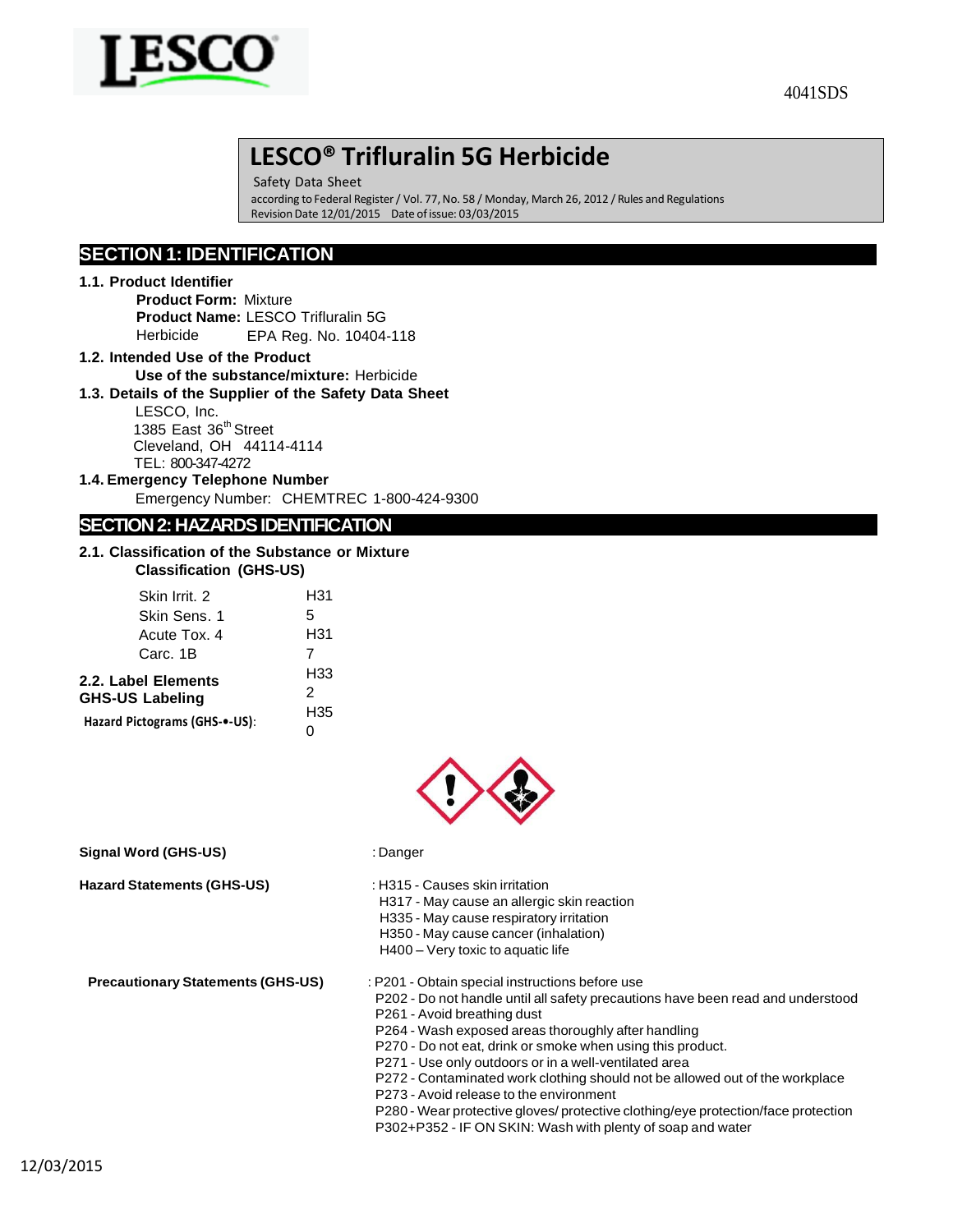Safety Data Sheet

according to Federal Register/ Vol. 77, No. 58 / Monday, March 26, 2012 / Rules and Regulation

P304+P340 - IF INHALED: Remove person to fresh aie and keep comfortable for breathing.

P301+P312 - IF SWALLOWED: Call a POISON CENTER or doctor/physician if you feel unwell.

P305+P351+P338 - IF IN EYES: Rinse cautiously with water for several minutes. Remove contact lenses, if present and easy to do. Continue rinsing. P321 - Specific treatment (see Section 4 on this label)

P330 - If swallowed: Rinse mouth.

P332+P313 - If skin irritation occurs: Get medical advice/attention

P333+P313 - If skin irritation or rash occurs: Get medical advice/attention

- P337+P313 If eye irritation persists: Get medical advice/attention
- P362 Take off contaminated clothing and wash before reuse

P362+P364 - Take off contaminated clothing and wash it before reuse P391 - Collect spillage

P403+P233 - Store in a well-ventilated place. Keep container tightly closed P405 - Store locked up

P501 - Dispose of contents/container according to local, regional, national, and international regulations

# **2.3. Other Hazards**

**Other Hazards:** No additional information available.

**2.4. Unknown Acute Toxicity (GHS-US)**

No data available

# **SECTION 3: COMPOSITION/INFORMATION ON INGREDIENTS**

## **3.1. Substance**

Not applicable

## **3.2. Mixture (Exact percentages of ingredients are being withheld as a trade secret)**

| <b>Name</b>                       | <b>Product identifier</b> | %     | <b>Classification (GHS-+-US)</b>                                                  |
|-----------------------------------|---------------------------|-------|-----------------------------------------------------------------------------------|
| <b>Trifluralin</b>                | (CAS No) 1582-•-09-•-8    | 5.00  | Skin Irrit. 2, H315<br>Skin Sens. 1, H317<br>Acute Tox. 4. H332<br>Carc. 1B, H350 |
|                                   |                           |       | Aquatic Acute 1, H400                                                             |
| D110 Fluid                        | CAS No) 64742-•-47-•-8    | 1.00  | <b>Not classified</b>                                                             |
| Non-•-Hazardous Inert Ingredients | Various                   | 94.00 | <b>Not classified</b>                                                             |

FulltextofH-•‐phrases:seesection 16

# **SECTION 4: FIRST AID MEASURES**

## **4.1. Description of First Aid Measures**

**First-aid Measures General**: If medical advice is needed, have product container or label at hand. **Firstaid Measures After Inhalation**: If inhaled, remove to fresh air and keep at rest in a position comfortable for breathing. Give oxygen or artificial respiration if necessary. Obtain medical attention if breathing difficulty persists.

**First-aid Measures After Skin Contact**: Wash skin thoroughly with mild soap and water. Obtain medical attention if irritation develops or persists. Wash contaminated clothing before reuse. **First-aid Measures After Eye Contact**: Immediately rinse with water for a prolonged period (at least 15 minutes) while holding the eyelids wide open. Obtain medical attention if irritation develops or persists. **First-aid Measures After Ingestion**: If swallowed, do not induce vomiting: seek medical advice immediately and show this container or label.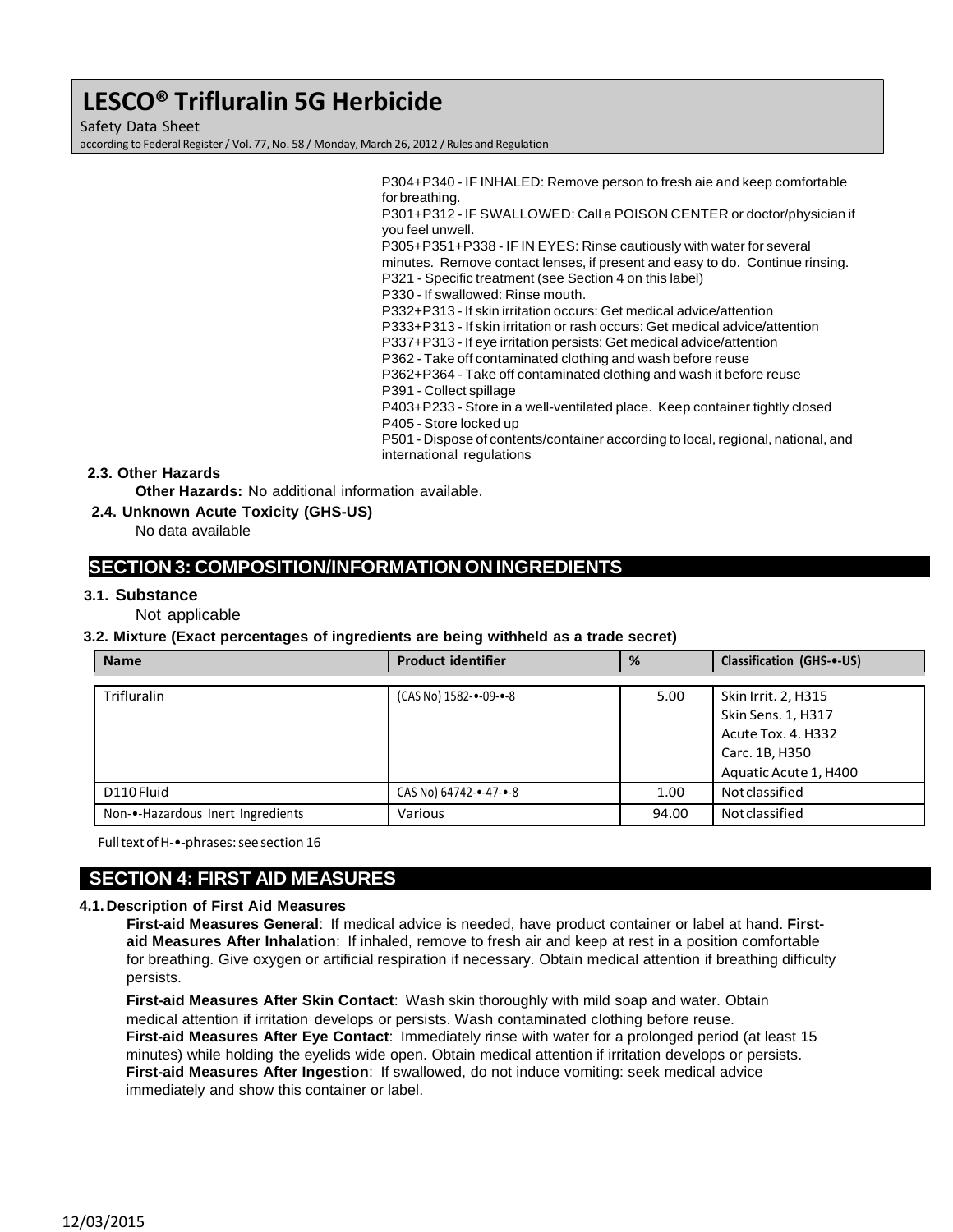Safety Data Sheet

according to Federal Register/ Vol. 77, No. 58 / Monday, March 26, 2012 / Rules and Regulation

### **4**.**2 Most important symptoms and effects, both acute and delayed**

**Symptoms/Injuries:** Harmful if swallowed. Eye irritation. Causes skin irritation. May cause an allergic reaction in sensitive individuals.

**Symptoms/Injuries After Inhalation:** Irritating to the respiratory system and mucous membranes. May cause cancer by inhalation. May cause drowsiness or dizziness.

**Symptoms/Injuries After Skin Contact:** Causes skin irritation.

**Symptoms/Injuries After Eye Contact:** May cause eye irritation. May cause an allergic skin reaction.

**Symptoms/Injuries After Ingestion:** Harmful if swallowed. Swallowing a small quantity of this material will result in serious hazard.

**Chronic Symptoms:** May cause cancer (inhalation).

### **4.3. Indication of Any Immediate Medical Attention and Special Treatment Needed**

If medical advice is needed, have product container or label at hand.

# **SECTION 5: FIRE-FIGHTING MEASURES**

## **5.1. Extinguishing Media**

**Suitable Extinguishing Media:** Not considered flammable but will burn at high temperatures. Use extinguishing media appropriate for surrounding fire.

**Unsuitable Extinguishing Media:** None known.

## **5.2. Special Hazards Arising From the Substance or Mixture**

**Fire Hazard:** Decomposes above 132 °C (270 °F). Under conditions of fire this material may produce: Ammonia. Nitrogen oxides. Biuret. Cyanuric acid.

**Explosion Hazard:** May form explosive compounds if mixed with: Calcium hypochlorite. Sodium hypochlorite. Nitrates. Nitric acid. Perchloric acid. Product itself is not explosive but if dust is generated, dust clouds suspended in air can be explosive.

**Reactivity:** This product as shipped in the form of coarse granules should not contain sufficient dust to present an explosion hazard. Prevent dust accumulation (to minimize explosion hazard).

## **5.3. Advice for Firefighters**

## **Firefighting Instructions:** Not flammable

**Protection During Firefighting:** Wear full fire-fighting turn-out gear (full Bunker gear) and respiratory protection (SCBA).

**Other information:** Do not allow run-off from fire-fighting to enter drains or water courses.

# **SECTION 6: ACCIDENTAL RELEASE MEASURES**

#### **6.1. Personal Precautions, Protective Equipment and Emergency Procedures**

**General Measures**: Handle in accordance with good industrial hygiene and safety practice. This material becomes slippery when wet.

**6.1.1. For Non-emergency Personnel**

**Protective Equipment:** Wear suitable protective clothing, gloves and eye/face protection.

**Emergency Procedures:** Collect as any solid. Ventilate area. Evacuate unnecessary personnel. **6.1.2. For Emergency Responders**

**Protective Equipment:** Wear suitable protective clothing, gloves and eye/face protection.

**Emergency Procedures:** If possible, stop flow of product. Contain and collect as any solid. Ventilate area. Evacuate unnecessary personnel.

#### **6.2. Environmental Precautions**

Avoid release to the environment.

## **6.3. Methods and Material for Containment and Cleaning Up**

**For Containment:** Contain and collect as any solid. Do not allow into drains or water courses or dispose of where ground or surface waters may be affected.

**Methods for Cleaning Up:** Recover the product by vacuuming, shoveling or sweeping. Avoid generation of dust during clean-up of spills. If spilled directly onto the ground, remove sufficient soil to ensure material is fully recovered. Material may be used if uncontaminated.

## **6.4. Reference to Other Sections:** No additional information available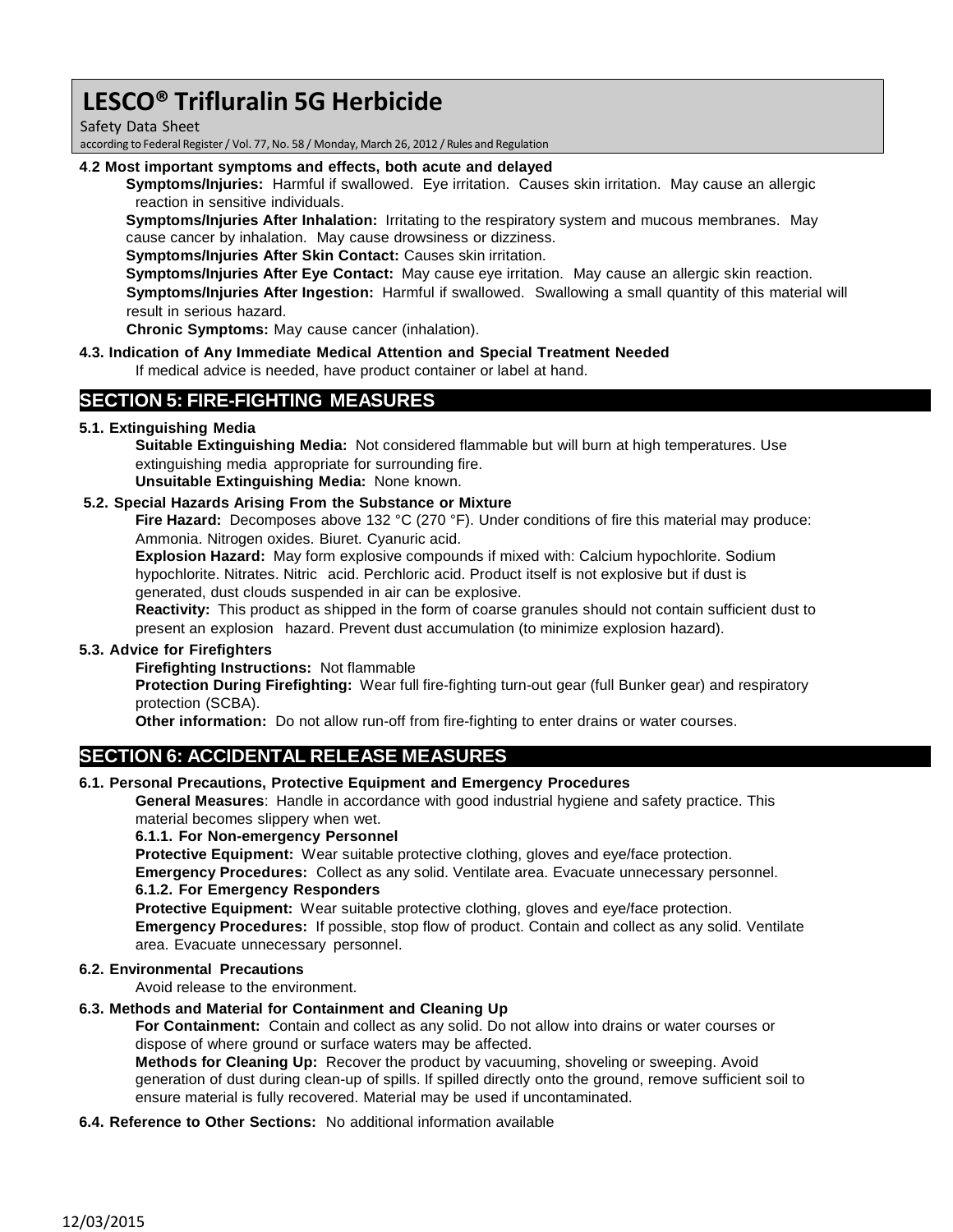Safety Data Sheet

according to Federal Register/ Vol. 77, No. 58 / Monday, March 26, 2012 / Rules and Regulation

# **SECTION 7: HANDLING AND STORAGE**

# **7.1. Precautions for Safe Handling**

**Additional Hazards When Processed:** This material becomes slippery when wet. **Precautions for Safe Handling:** Handle in accordance with good industrial hygiene and safety procedures. Wear recommended personal protective equipment. Avoid creating or spreading dust. **Hygiene Measures:** Emergency eye wash fountains should be available in the immediate vicinity of any potential exposure.

## **7.2. Conditions for Safe Storage, Including Any Incompatibilities**

**Storage Conditions:** Store tightly closed in a dry, cool and well-ventilated place. Protect from moisture. **Prohibitions on mixed storage:** Store away from: Ammonium nitrate. Refer to Section 10 on Incompatible Materials.

**Special Rules on Packaging:** Corrosive to copper and its alloys.

#### **7.3. Specific End Use(s)**

Fertilizer+Herbicide.

# **SECTION 8: EXPOSURE CONTROLS/PERSONAL PROTECTION**

### **8.1. Control Parameters**

| Nuisance Dust |                                     |                  |
|---------------|-------------------------------------|------------------|
| ∣ USA NIOSH   | NIOSH REL (TWA) (ma/m <sup>3</sup>  | $5 \text{ mg/m}$ |
| ∣ USA OSHA    | OSHA PEL (TWA) (mg/m <sup>3</sup> ) | $5 \text{ mg/m}$ |

### **8.2. Exposure Controls**

**Appropriate Engineering Controls**: Ensure all national/local regulations are observed. **Personal Protective Equipment**: Gloves. Protective clothing. Insufficient ventilation: wear respiratory protection. For particulates and dust: Safety glasses.



**Hand Protection:** Protective Gloves.

**Eye Protection:** Safety glasses.

**Skin and Body Protection**: Wear suitable protective clothing.

**Respiratory Protection**: If exposure limits are exceeded or irritation is experienced, NIOSH approved respiratory protection should be worn.

**Environmental Exposure Controls**: Ensure adequate ventilation, especially in confined areas.

# **SECTION 9: PHYSICAL AND CHEMICAL PROPERTIES**

#### **9.1. Information on Basic Physical and Chemical Properties**

| <b>Physical State:</b>                      | Solid.              |
|---------------------------------------------|---------------------|
| Appearance:                                 | Yellowish Granules. |
| Color:                                      | Yellow.             |
| Odor:                                       | Slight. Pungent.    |
| <b>Odor Threshold:</b>                      | N/A                 |
| pH:                                         | N/A                 |
| pH solution:                                | N/A                 |
| Relative Evaporation Rate (butylacetate=1): | N/A                 |
| <b>Melting Point:</b>                       | N/A                 |
| <b>Freezing Point:</b>                      | N/A                 |
| <b>Boiling Point:</b>                       | N/A                 |
| <b>Flash Point:</b>                         | N/A                 |
| Relative Vapor Density at 20° C:            | No data available   |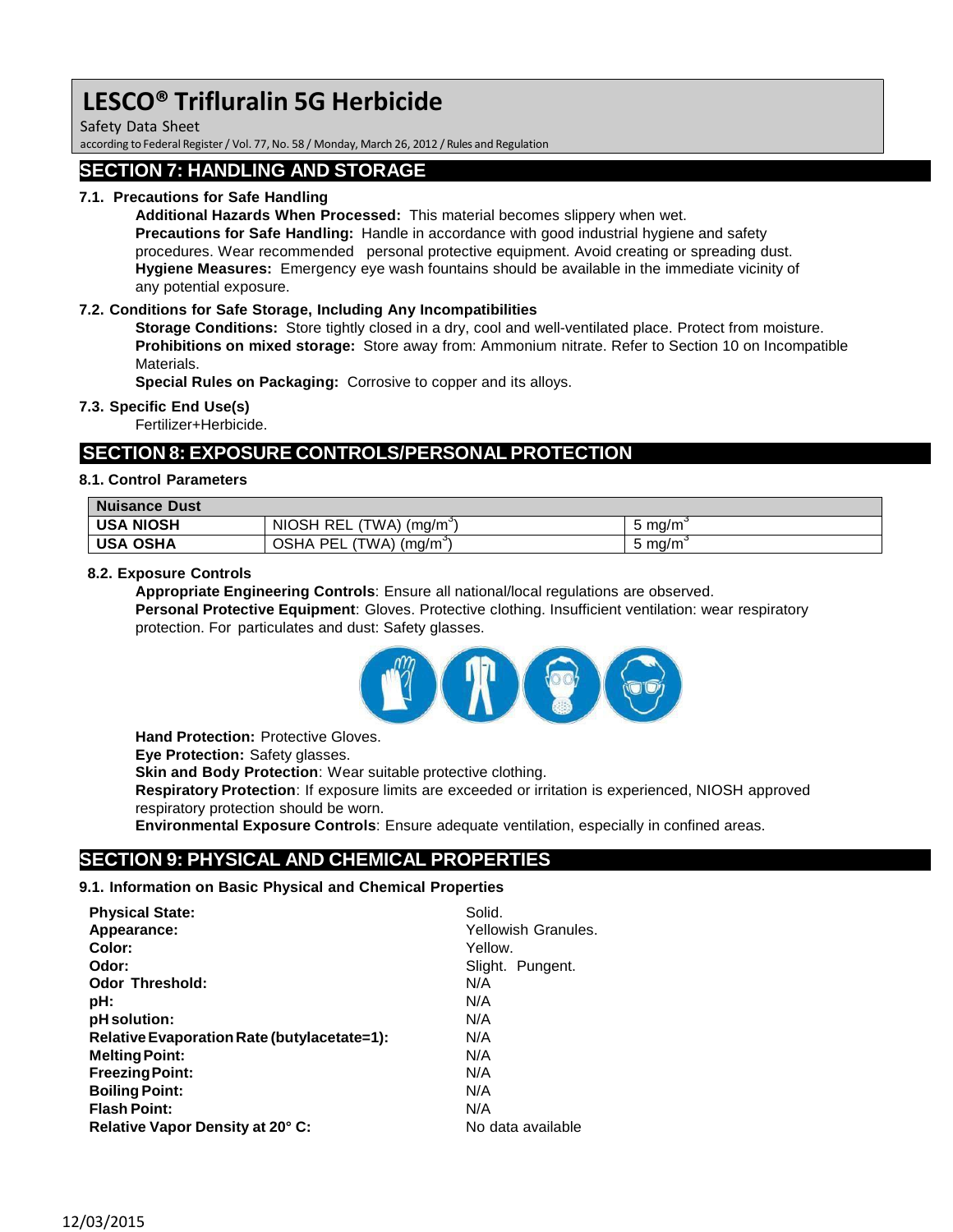Safety Data Sheet according to Federal Register/ Vol. 77, No. 58 / Monday, March 26, 2012 / Rules and Regulation

| <b>Auto-ignition Temperature:</b><br><b>Decomposition Temperature:</b> | No data available<br>No data available |
|------------------------------------------------------------------------|----------------------------------------|
| Flammability (solid, gas):                                             | No data available                      |
| <b>Vapor Pressure:</b>                                                 | N/A                                    |
| <b>Relative Density:</b>                                               | No data available                      |
| Density:                                                               | 45 (45-65) lb/ft <sup>3</sup>          |
| <b>Solubility: Water:</b>                                              | Slightly soluble                       |
| Partition coefficient: n-octanol/water:                                | No data available                      |
| <b>Viscosity:</b>                                                      | N/A                                    |

**9.2. Other Information** No additional information available

# **SECTION 10: STABILITY AND REACTIVITY**

**10.1. Reactivity:** This product as shipped in the form of coarse granules should not contain sufficient dust to present an explosion hazard. Prevent dust accumulation (to minimize explosion hazard).

**10.2. Chemical Stability:** Stable at standard temperature and pressure.

**10.3. Possibility of Hazardous Reactions:** Hazardous polymerization will not occur.

**10.4. Conditions to Avoid:** Protect from moisture. Keep away from heat.

**10.5. Incompatible Materials:** May form explosive mixture if in contact with strong acid such as nitric or perchloric acids. Avoid contact with: Strong oxidizers. Strong acids, bases. Nitrates. Hypochlorites. Perchlorates. Chlorides. Corrosive to copper and its alloys.

**10.6. Hazardous Decomposition Products:** Under conditions of fire this material may produce: Nitrogen oxides. Ammonia. Biuret. Carbon oxides (CO, CO<sub>2</sub>). Formaldehyde.

# **SECTION 11: TOXICOLOGICAL INFORMATION**

**11.1. Information On Toxicological Effects**

**Acute Toxicity:** Not classified

| Trifluralin (1582-09-8)         |                |
|---------------------------------|----------------|
| l LD <sub>50</sub> Oral Rat     | >5000 mg/kg    |
| LD <sub>50</sub> Dermal Rat     | >5000 mg/kg    |
| LC <sub>50</sub> Inhalation Rat | $>4.8$ mg/l/4h |

**Ingestion:** Harmful if swallowed.

**Skin Corrosion/Irritation:** Causes skin irritation. **Serious Eye Damage/Irritation:** Causes eye irritation. **Skin Sensitization:** Causes skin irritation. **Respiratory:** May cause respiratory irritation. **Germ Cell Mutagenicity:** Not classified **Carcinogenicity:** May cause cancer.

| Trifluralin (1582-09-8)) |  |
|--------------------------|--|
| <b>IARC group</b>        |  |

**Reproductive Toxicity:** Not classified

**Specific Target Organ Toxicity (Single Exposure):** No information available.

**Specific Target Organ Toxicity (Repeated Exposure):** No information available

**Aspiration Hazard:** Not classified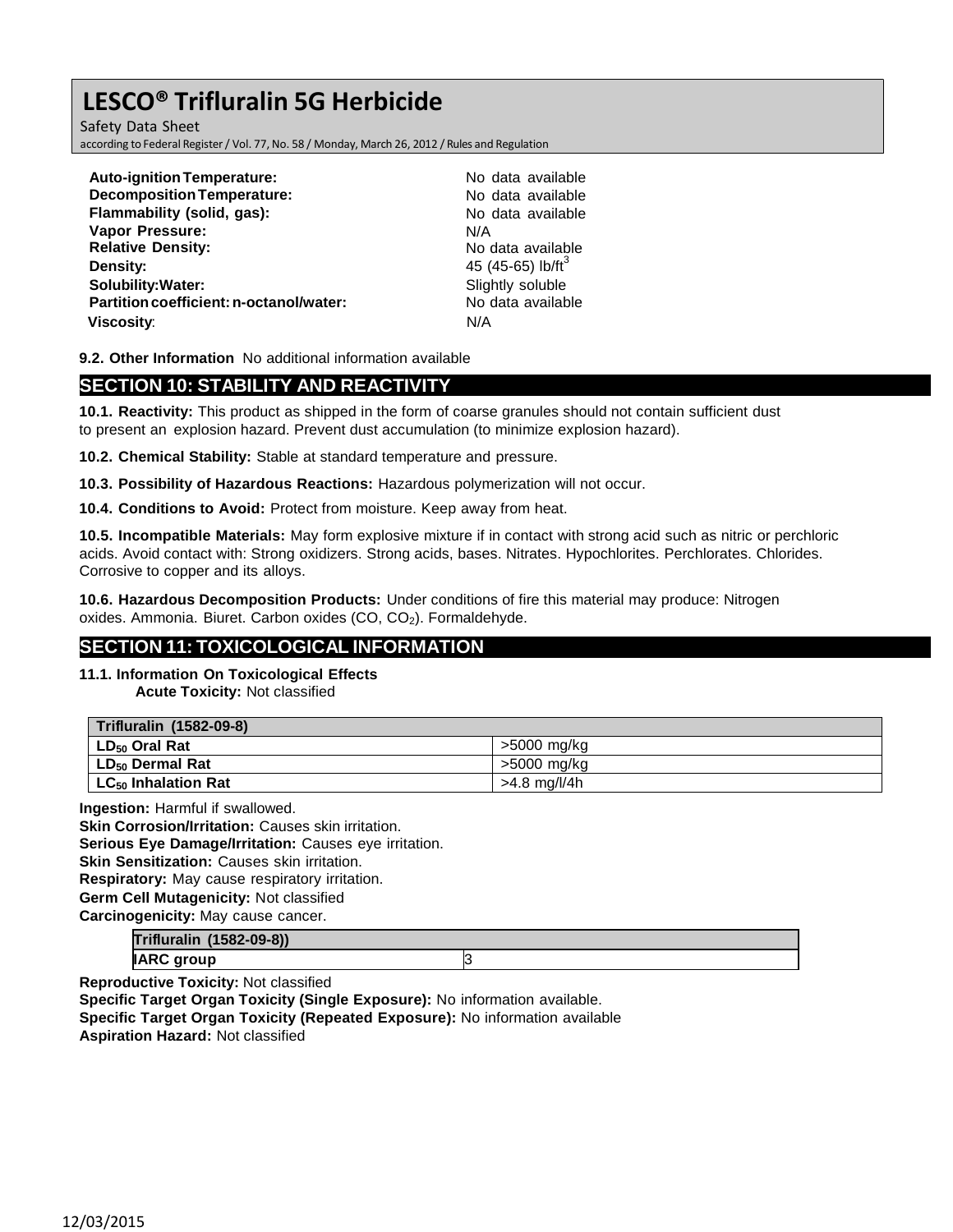Safety Data Sheet

according to Federal Register/ Vol. 77,No. 58 / Monday, March 26, 2012 / Rules and Regulations

**Symptoms/Injuries After Inhalation:** Irritating to the respiratory system and mucous membranes. May cause cancer by inhalation. May cause drowsiness or dizziness.

**Symptoms/Injuries After Skin Contact:** Causes skin irritation. May cause an allergic skin reaction.

**Symptoms/Injuries After Eye Contact:** Causes serious eye irritation.

**Symptoms/Injuries After Ingestion:** Harmful if swallowed. Swallowing a small quantity of this material will result in serious health hazard.

**Chronic Symptoms:** May cause cancer.

# **SECTION 12: ECOLOGICAL INFORMATION**

**ENVIRONMENTAL HAZARDS:** This product is toxic to fish and highly toxic to other aquatic organisms including oysters and shrimp. Use care when applying to turf areas adjacent to any body of water. Drift and runoff from treated turf may adversely affect aquatic organisms in adjacent aquatic sites. Do not apply directly to water, to areas where surface water is present or to intertidal areas below the mean high water mark. Do not apply when weather conditions favor drift from treated areas. Do not contaminate water when disposing of equipment washwater.

**12.1. Toxicity:** Toxic to aquatic life with long lasting effects.

### **12.2. PersistenceandDegradability**

| <b>LESCO® Trifluralin 5G Herbicide</b> |                                                                                                                                                                                                                                                                                      |
|----------------------------------------|--------------------------------------------------------------------------------------------------------------------------------------------------------------------------------------------------------------------------------------------------------------------------------------|
| <b>Persistence and Degradability</b>   | May cause long-term adverse effects in the environment. This product is<br>water soluble and eventually biodegrades into elemental nitrogen.<br>Excess nitrogen and nitrates in a body of water will contribute to<br>eutrophication with visible effects such as toxic algae bloom. |

**12.3. Bioaccumulative Potential:** No information available

**12.4. Mobility in Soil:** No additional information available.

**12.5. Other Adverse Effects:** Avoid release to the environment..

# **SECTION 13: DISPOSAL CONSIDERATIONS**

Do not contaminate water, food, or feed by storage or disposal.

STORAGE: Store this product only in its original container in a dry, cool, secured storage area. SPILL: In case of spill, sweep up product and dispose of material according to product disposal directions listed below. PRODUCT DISPOSAL: Wastes resulting from the use of this product that cannot be used or chemically reprocessed should be disposed of in a landfill approved for pesticide disposal or in accordance with applicable Federal, State, or local regulations. EMPTY CONTAINER DISPOSAL: Non-refillable container. Do not re-use or refill this container. Completely empty bag into application equipment. Offer for recycling, if available. Dispose of empty bag(s) in a sanitary landfill, or by incineration, or, if allowed by State and local authorities, by burning. If burned, stay out of smoke.

## **13.1. Waste treatment methods**

**Sewage Disposal Recommendations:** This material is hazardous to the aquatic environment. Keep out of sewers and waterways.

**Waste Disposal Recommendations:** Place in an appropriate container and dispose of the contaminated material at a licensed site.

**Additional Information:** Dispose of waste material in accordance with all local, regional, national, and international regulations.

# **SECTION 14: TRANSPORT INFORMATION**

**14.1. In Accordance with DOT:** Not regulated for transport

- **14.2. In Accordance with IMDG:** Not regulated for transport
- **14.3. In Accordance with IATA:** Not regulated for transport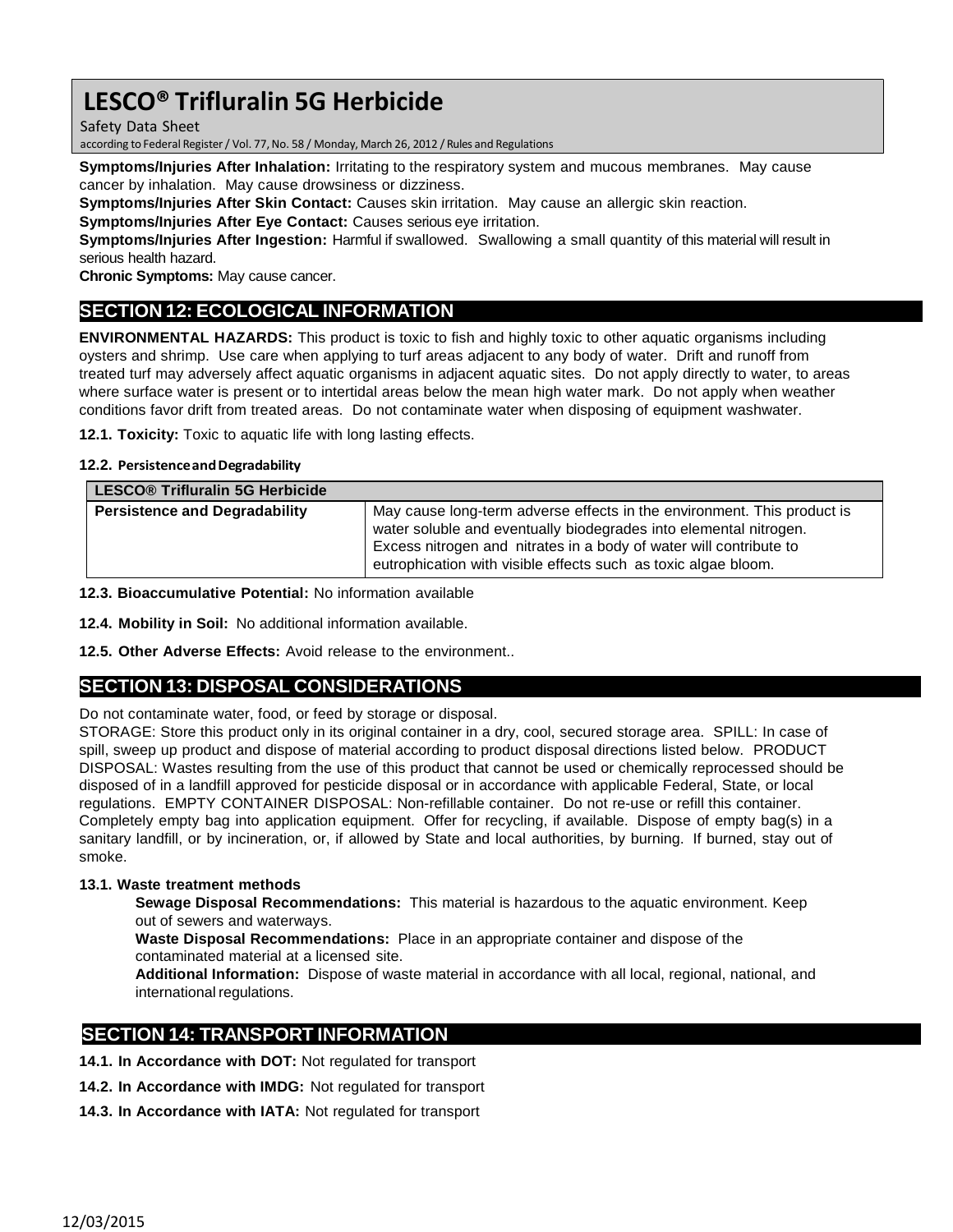Safety Data Sheet

according to Federal Register/ Vol. 77,No. 58 / Monday, March 26, 2012 / Rules and Regulations

# **SECTION 15: REGULATORY INFORMATION**

*This chemical is a pesticide product registered by the United States Environmental Protection Agency and is subject to certain labeling requirements under federal pesticide law. These requirements differ from the classification criteria and hazard information required for Safety Data Sheets (SDS), and for workplace labels of non-pesticide chemicals. The hazard information required on the pesticide is reproduced below. The pesticide label also includes other important information, including directions for use.*

#### **PRECAUTIONARY STATEMENTS HAZARDS TO HUMANS AND DOMESTIC ANIMALS**

**CAUTION:** Causes moderate eye irritation. Harmful if inhaled. Avoid contact with eyes or clothing. Avoid breathing dust. Wash thoroughly with soap and water after handling. Remove contaminated clothing and wash before reuse. Prolonged or frequent repeated skin contact while handling the material may cause allergic reaction in some individuals.

## **15.1. US Federal Regulations**

| LESCO® Trifluralin 5G Herbicide            |                                  |
|--------------------------------------------|----------------------------------|
| <b>SARA Section 311/312 Hazard Classes</b> | Immediate (acute) health hazard  |
|                                            | Delayed (chronic) health hazard. |

This product or mixture does not contain a toxic chemical or chemicals in excess of the applicable *de minimis* concentration as specified in 40 CFR §372.38(a) subject to the reporting requirements of Section 313 of Title III of the Superfund Amendments and Reauthorization Act of 1986 and 40 CFR Part 372.

| Trifluralin (1582-09-8)                                                       |  |  |
|-------------------------------------------------------------------------------|--|--|
| NOT Listed on the United States TSCA (Toxic Substances Control Act) inventory |  |  |

**15.2. US State Regulations:** No information available.

# **SECTION 16: OTHER INFORMATION**

**Other Information:** This document has been prepared in accordance with the SDS requirements of the OSHA Hazard Communication Standard 29 CFR 1910.1200.

## **GHS Full Text Phrases**:

| Skin Irrit. 2             | Skin corrosion/irritation Category 2                           |
|---------------------------|----------------------------------------------------------------|
| Skin Sens. 1              | Skin Sensitization Category 1                                  |
| Aquatic Acute 3           | Hazardous to the aquatic environment - Acute Hazard Category 3 |
| Carc. 1B                  | Carcinogenicity Category 1B                                    |
| Acute Tox. 4 (Inhalation) | Acute Toxicity Category 4 (Inhalation)                         |
| H315                      | Causes skin irritation                                         |
| H317                      | May cause an allergic skin reaction                            |
| H332                      | Harmful if inhaled                                             |
| H350                      | May cause cancer (inhalation)                                  |
| H400                      | Very toxic to aquatic life                                     |

| <b>NFPA Health Hazard:</b> | 2 - Intense or continued exposure could<br>cause temporary incapacitation or<br>possible residual injury unless prompt<br>medical attention is given. |
|----------------------------|-------------------------------------------------------------------------------------------------------------------------------------------------------|
| <b>NFPA Fire Hazard:</b>   | 0 - Material will not burn.                                                                                                                           |
| <b>NFPA Reactivity:</b>    | 0 - Normally stable, even under fire<br>exposure conditions, and are not<br>reactive with water                                                       |